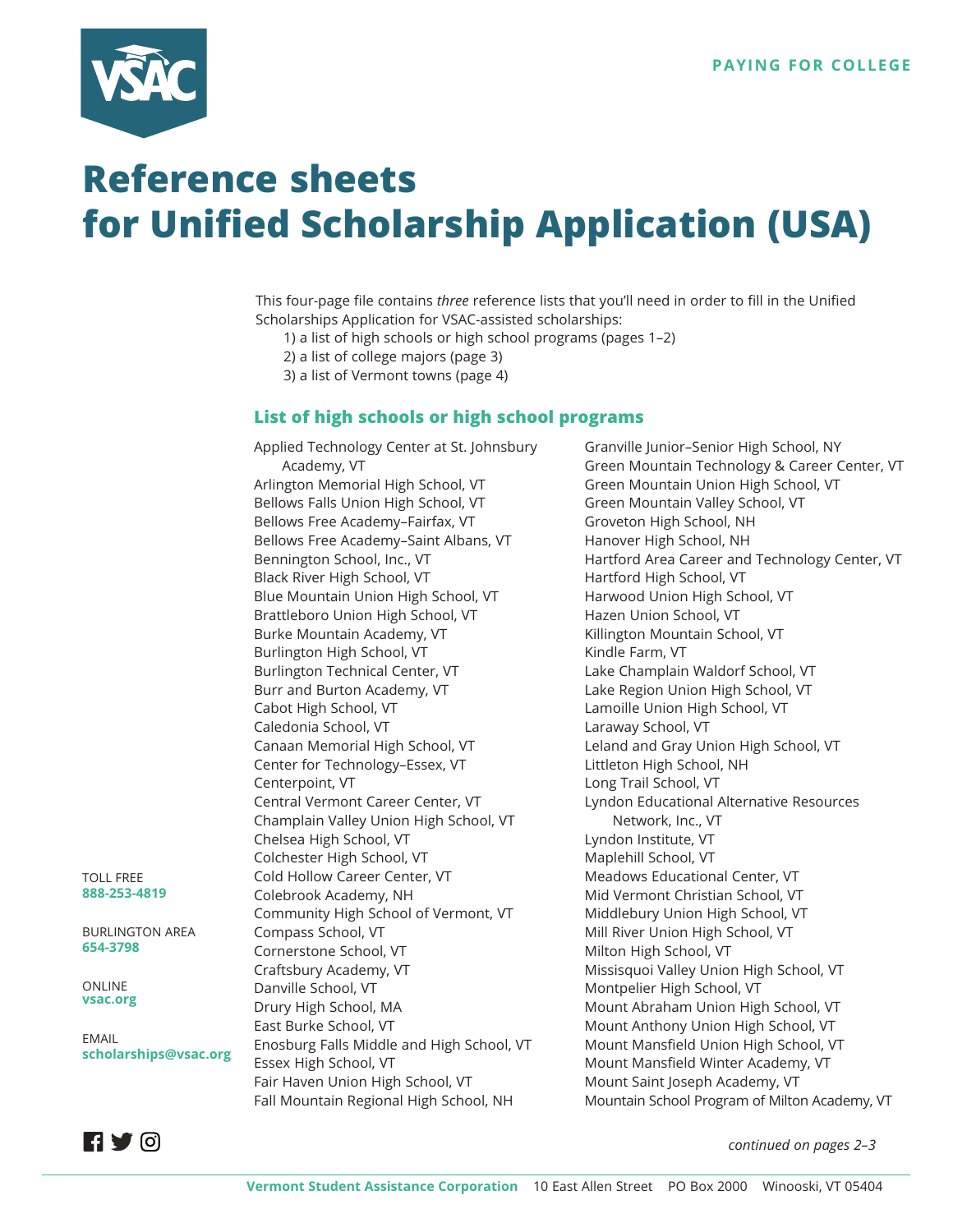North Country Career Center, VT North Country Union High School, VT Northeastern Clinton Central School, NY Northfield Middle High School, VT Northfield Mount Hermon School, MA Northwest Technical Center, VT Okemo Mountain School, VT Otter Valley Union High School, VT Oxbow High School, VT Patricia A Hannaford Career Center, VT Peoples Academy, VT Pioneer Valley Regional School, MA Poultney High School, VT Proctor Junior–Senior High School, VT Putney School, VT Randolph Technical Career Center, VT Randolph Union High School, VT Rice Memorial High School, VT Richford Junior–Senior High School, VT Rivendell Academy, NH River Bend Career and Technical Center, VT River Valley Technical Center, VT Rochester School, VT Rock Point School, VT Rutland High School, VT St. Johnsbury Academy, VT Salem Central School, NY Seton Catholic Central School, NY Sharon Academy, VT South Burlington High School, VT South Royalton School, VT Southwest Vermont Career Development Center, VT Spaulding High School, VT Springfield High School, VT Stafford Technical Center, VT Stowe High School, VT Stratford High School, NH Stratton Mountain School, VT Thetford Academy, VT Twin Valley High School, VT

Twinfield Union School, VT U–32 Junior/Senior High School, VT Vergennes Union High School, VT Vermont Academy, VT Vermont Academy of Science & Technology, VT Vermont Commons School, VT West Rutland School, VT Whitcomb High School, VT White Mountains Regional High School, NH White River Valley High School Williamstown Middle High School, VT Windham Regional Career Center, VT Windsor High School, VT Winooski High School, VT Woodstock Union High School, VT

Did not graduate—No GED GED—State of Vermont Home Study Program—out of state Home Study Program—Vermont Other Vermont high school Out-of-state high school

TOLL FREE **888-253-4819**

BURLINGTON AREA **654-3798**

ONLINE **vsac.org**

EMAIL **scholarships@vsac.org**

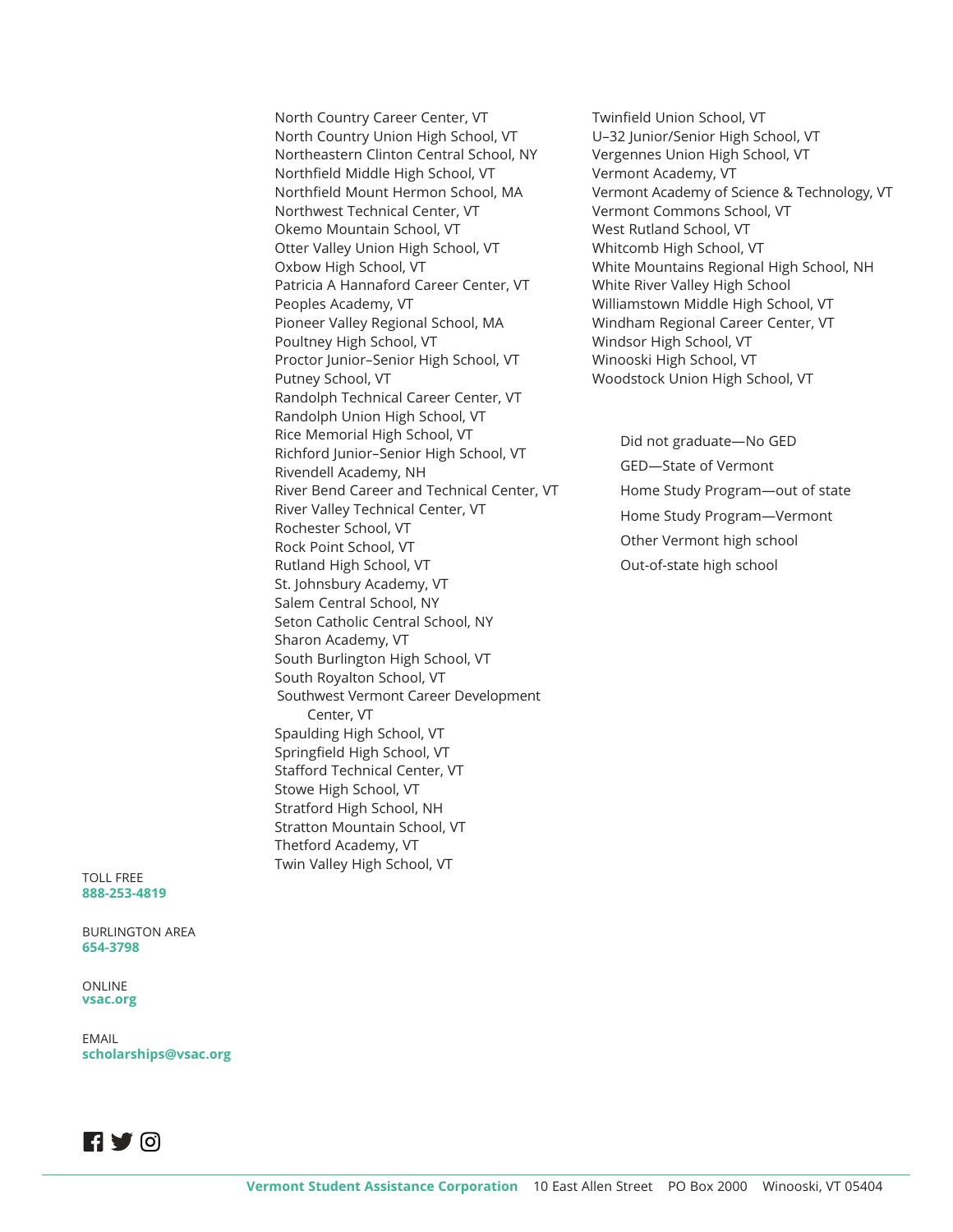## **List of majors**

Architecture Architecture – Related Field Not on List Arts – Cinema/Film Arts – Graphic Design Arts – Music Arts – Performance Arts – Related Field Not on List Arts – Visual Arts Business – Accounting/Finance Business – Agriculture Business – Family and Consumer Sciences Business – Human Resources Business – Insurance/Risk Management Business – Management Business – Marketing Business – Related Field Not on List Business – Sports Management Business – Tourism/Travel/Hospitality Communications – Journalism Communications – Related Field Not on List Computer Sciences Construction Trades – Carpenter Construction Trades – Construction Management Construction Trades – Electrical Construction Trades – Heavy Equipment Operator Construction Trades – Plumbing Construction Trades – Related Field Not on List Cosmetology Culinary Arts Economics Education – Administration Education – Early Childhood/Elementary Education – Music Education – Physical Education Education – Related Field Not on List Education – Special Education Engineering – Civil Engineering – Electrical Engineering – Mechanical Engineering – Related Field Not on List English Fashion – Design/Merchandising/Industry Foreign Languages/Literatures Healthcare – Allied Health Healthcare – Athletic Training Healthcare – Dental Hygiene Healthcare – Dentistry Healthcare – Exercise and Nutrition/ Food Science Healthcare – Nursing

Healthcare – Pharmacy Healthcare – Physical/Occupational Therapy Heatlhcare – Pre-Medicine Healthcare – Related Field Not on List Healthcare – Speech Therapy International Studies/Relations Land Use Planning Law – Legal Studies Law – Paralegal Studies Law – Related Field Not on List Liberal Arts Linemen Mathematics Ornithology Philosophy/Religion Political Studies Psychology/Psychiatry Public Administration/Services Public Safety – Criminal Justice Public Safety – Emergency Services Public Safety – Forensic Science Public Safety – Law Enforcement Public Safety – Related Field Not on List Science – Agriculture Science – Biochemistry Science – Biology/Marine Biology Science – Environmental Studies Science – Equine Studies Science – Forestry Science – Neuroscience Science – Related Field Not on List Science – Veterinary Studies Science – Wildlife Management Social Sciences – Anthropology/Archaeology Social Sciences – Georgraphy/History Social Sciences – Human Services Social Sciences – Related Field Not on List Social Sciences – Social Work/Sociology Surveyor Technology – Audio Production/Audio Engineering Technology – Automotive/Motorcycle Technology – Aviation/Pilot Training Technology – Diesel/Heavy Equipment Technology – Game Design and Development Welding

Double Major I Cannot Find My Major in this List Undecided/Unknown

TOLL FREE **888-253-4819**

BURLINGTON AREA **654-3798**

ONLINE **vsac.org**

EMAIL **scholarships@vsac.org**